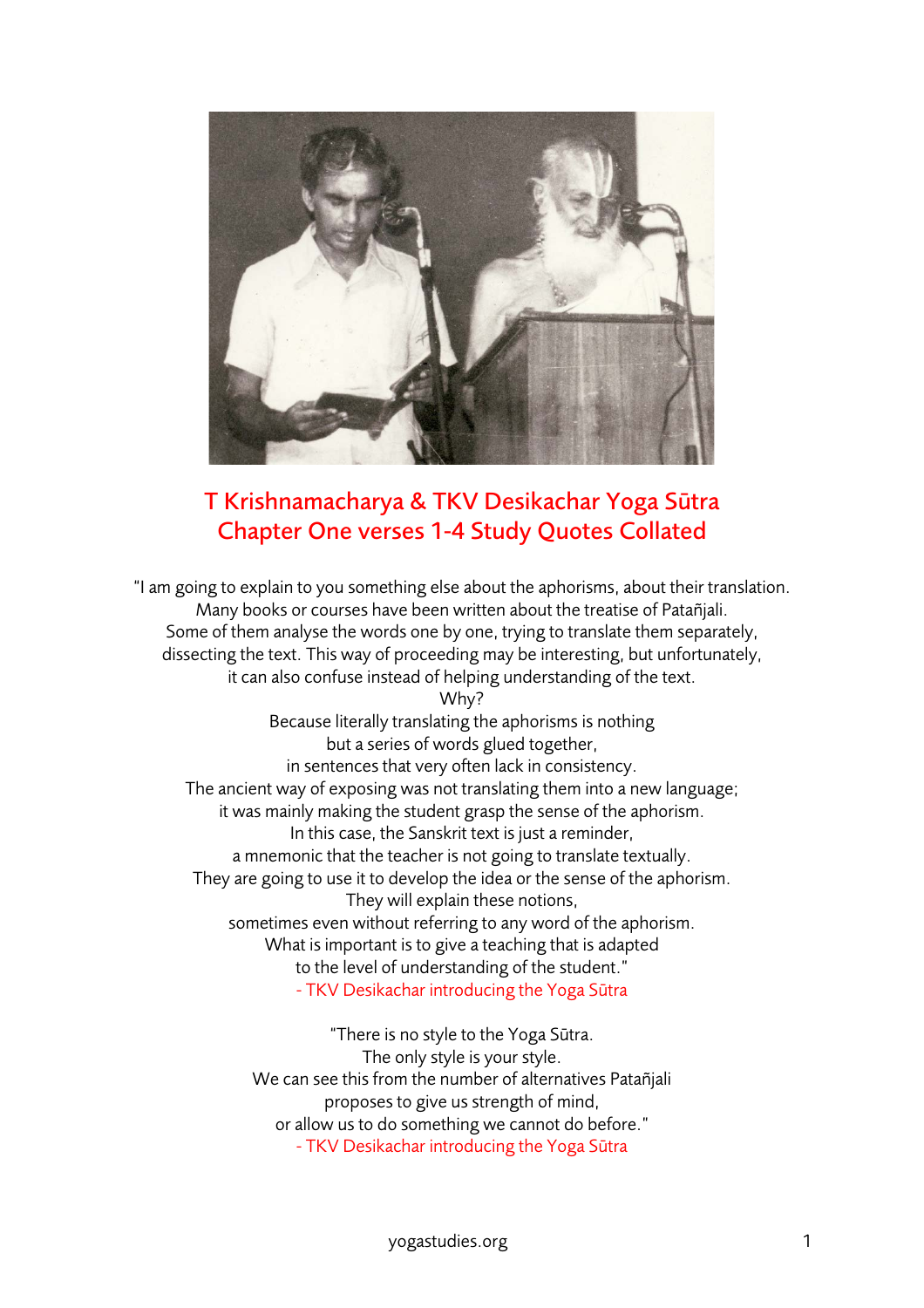"The Yoga of Patañjali as a complete process of learning provides the best instrument for helping the individual know that he is more than a money making machine." - TKV Desikachar introducing the Yoga Sūtra "The original essence of the Yoga Sūtra was passed on by oral tradition. First, you learn the rhythm of the Sūtra. This was in Saṃskṛta, first learning the words or Sūtra, then the meanings. By learning to recite the Sūtra perfectly it was clear that you were earnest in wanting to learn their meanings. The scheme would be to repeat it twice, in exactly the same tone used by the teacher. This would take many years. Thus these days it's difficult to expect to understand the Sūtra from a book or a course. A Sūtra Class began with a dedication. It had the effect of orienting the mind to the class and subject and could also be a dedication to a god, if accepted, to remove obstacles, or if none, not to put any i.e. Gaṇeśa. It is also a dedication to all one's teachers or all the teachers and the author of the text himself. Patañjali as in - Pata that which falls and Añjali a position of offering as in Añjali Mudrā. Something fell from above and became Patañjali. The roots are in Indian mythology. A god reclining on a bed of serpents was beseeched by the sages of old. They had problems with Saṃskṛta grammar, Knowledge of disease and Peace of mind. Thus in order to find a balance of body mind and speech they prayed to God. Ānanta answered them and threw down something which was half-man up to the shoulders and above a head of many cobras. This became the man Patañjali. From this myth, three works are often attributed to him. One of Grammar for speech, one of medicine for the body, one of Yoga for the mind. Patañjali was regarded as an incarnation of the great Ānanta and the prayer salutes him and his work." - TKV Desikachar introducing the Yoga Sūtra

"To define the word Yoga is very difficult, as the word is so adaptable. A starting point would be Patañjali. Patañjali removed all the complicated definitions and simplified it to: 'Making the best out of the most difficult object, the mind.' His idea was to create a situation, where the mind becomes more faithful than it is." - TKV Desikachar introducing the Yoga Sūtra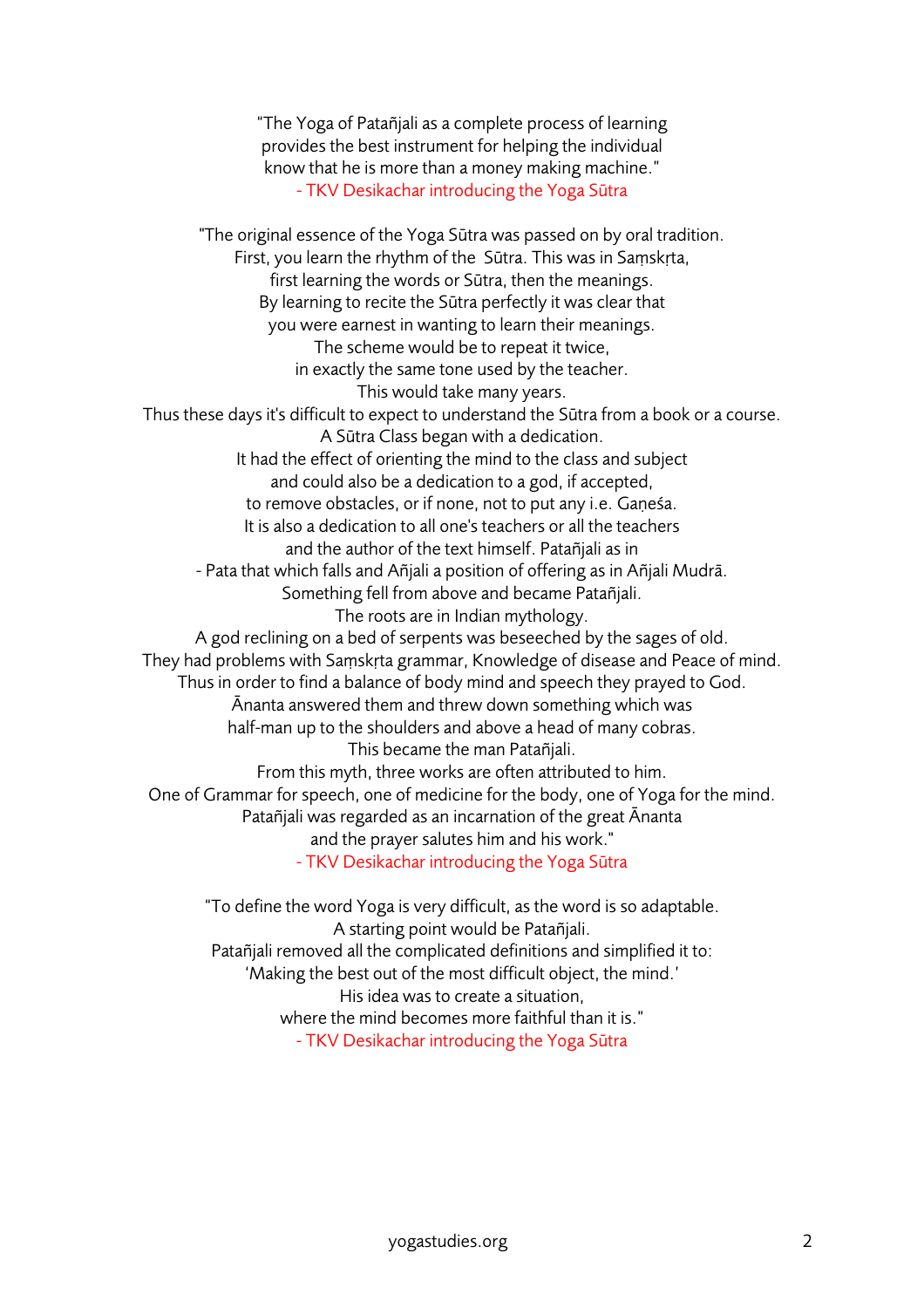"The Yoga Sūtra is divided into four chapters. The first chapter, called Samādhi Pādaḥ, assumes the aspirant has progressed adequately to be in a state called Samāhita. Such a person is not easily agitated. They have a clearer perception to comprehend concepts such as Īśvara and Vairāgya." – T Krishnamacharya on Yoga Sūtra Chapter One

"The beauty of the Sūtra is that they are only related to the mind. Thus they stand above various religions and can be studied and related to by all types of persons from all types of religions." - TKV Desikachar on Yoga Sūtra Chapter One

"The study of Yoga is a vast undertaking that requires sustained effort and guidance. The term Atha signifies auspicious beginning, uninterrupted continuity, and an appropriate end. Another aspect of Atha is Saṃkalpa, which in Vedic tradition is the decision to initiate something important and to ensure that it is completed at any cost, without distraction or deviation." – T Krishnamacharya on Yoga Sūtra Chapter One verse 1

"Yoga is a Saṃskāra, a process that prepares us to realize the things we wish to achieve at various moments in life. For instance, when children approach school age parents must prepare them to make the adjustment from being at home to being with other children and teachers. This cannot be done suddenly, some orientation is necessary. This is a Saṃskāra. Yoga is a Saṃskāra in that it equips us to realize our greatest potential. If we wish, it can prepare us for and lead us to the beatitude of the divine presence." – T Krishnamacharya on Yoga Sūtra Chapter One verse 1

"Yoga is Anu–Śāsana Śastra. It is experiential, not speculative, it is ancient, with its origin in the Veda. Sages followed the Vedic teachings and transmitted their experience to their students. The students, in turn, learned and experienced the teachings in their own lives, and thus became competent to teach. In this way the lineage of Yoga teachers is established." – T Krishnamacharya on Yoga Sūtra Chapter One verse 1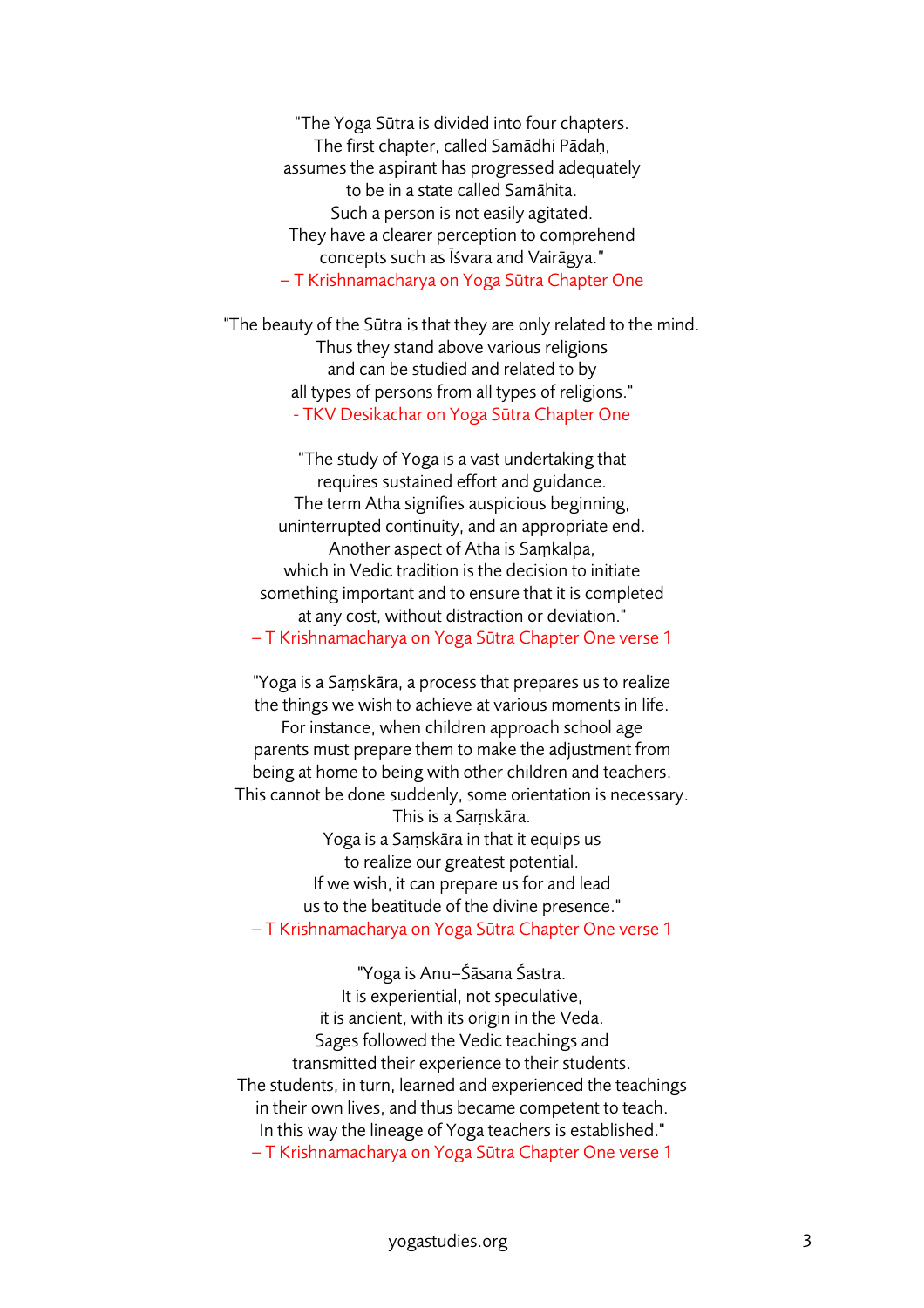"One of the most notable sages in this lineage, Patañjali, respecting Vedic tradition and blessed with proximity to the Lord, presented this teaching in the form of the Yoga Sūtra, enabling succeeding generations of Yoga teachers and students to transmit their own experiences in a systematic and structured way. It is because of this that every aspirant of Yoga pays homage and respect to Ānanta, the spirit of Patañjali, before proceeding with Yoga Saṃskāra." – T Krishnamacharya on Yoga Sūtra Chapter One verse 1

"The Saṃskāra of Yoga prepares one for Ātma Vidyā and is open to everyone." – T Krishnamacharya on Yoga Sūtra Chapter One verse 1

"Yoga has no prerequisites except that one must have a teacher and have faith in Īśvara, the first teacher." – T Krishnamacharya on Yoga Sūtra Chapter One verse 1

"Atha – Now in the sense of nowness. By convention let there be something auspicious. The Sūtra are different in the sense of not having a prayer dedication in the first Sūtra. Thus Atha fills this role. Particularly the letter 'A' which is a dedication. "Of sounds I am the first letter A." Bhagavad Gītā Chapter Ten verse 33 Now I am going to tell you something about Yoga. A serious discussion as you, the students, are ready. This also refers to the student's previous attempts at learning, which will now be clarified." – TKV Desikachar on Yoga Sūtra Chapter One verse 1

"A student might have tried to study problems of the mind to try to bring an understanding of equilibrium. The teacher says 'now I will teach you'. The first Sūtra also acts as a key for the memory to link all the Yoga Sūtra. So no confusion with the Brahma Sūtra, etc." – TKV Desikachar on Yoga Sūtra Chapter One verse 1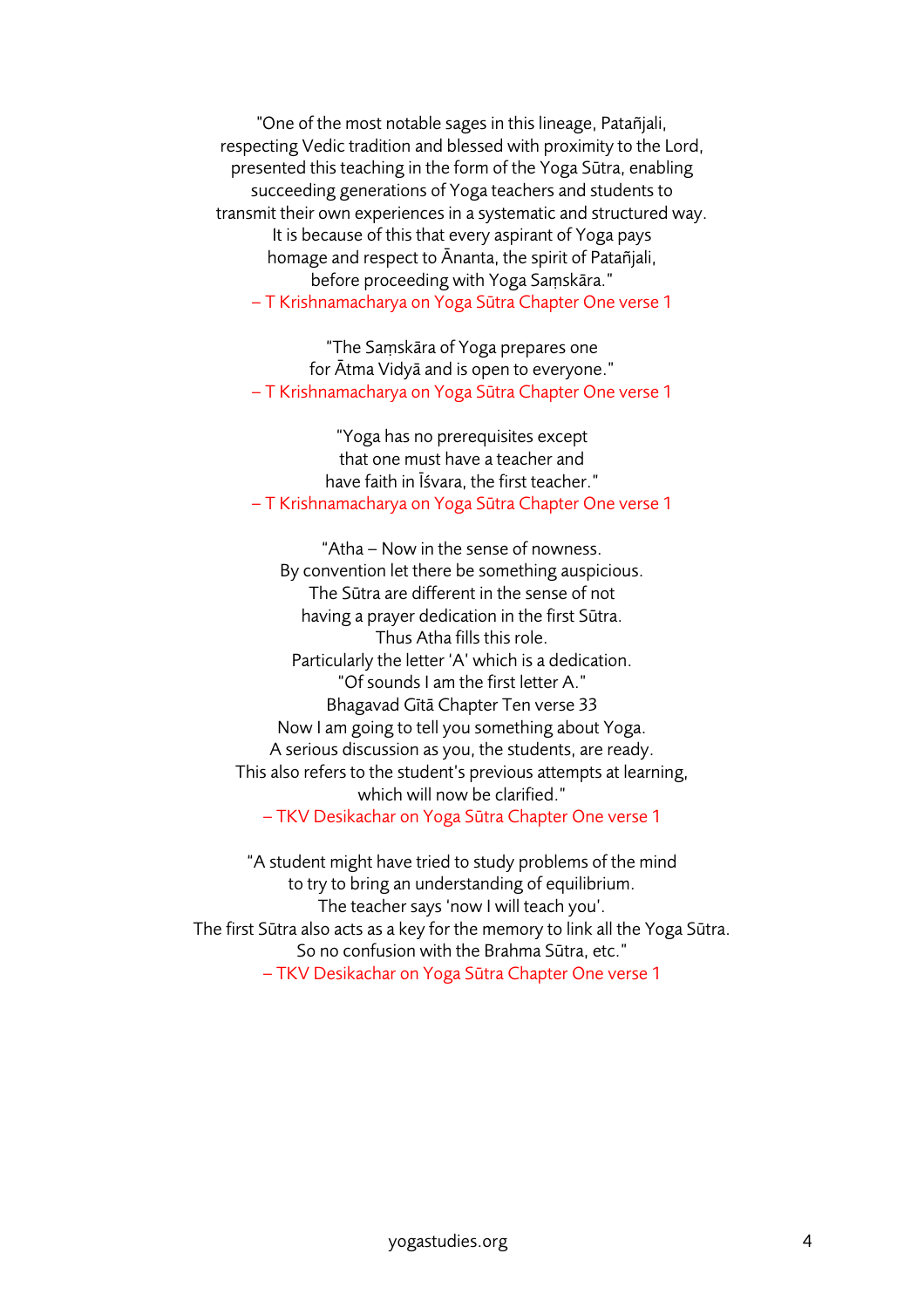"Anu–Śāsanam – Śāsanam text of authority. Thus it was in the past and is continuous and will be there in the future. It is not new and will always be valid. No reference is made to it being an inquiry into Yoga. On the contrary it is given as an absolute teaching. Emphasis is given to the use and choice of words. They are placed and given in context very carefully. Thus the meaning is very clear. However the Sūtra require a great teacher to explain and give comments. This presumes a great knowledge of Saṃskṛta as well. – TKV Desikachar on Yoga Sūtra Chapter One verse 1

"The mind functions at five levels. Mostly it functions in such a way that we hardly notice it. So much happens, so many ideas, perceptions come and go that very often we lose track. It is like a monkey that is drunk and somebody is poking it. It is distraught and cannot comprehend anything. In Yoga this level of functioning is called Kṣipta." – TKV Desikachar on Yoga Sūtra Chapter One verse 1

"A slightly better condition than Kṣipta is what is called Mūḍha. Here the mind is like a dull, sleepy, heavy buffalo. There is hardly any inclination to act, to respond, or to observe. This could be a temporary situation or a more regular affair. There are many reasons for this–" – TKV Desikachar on Yoga Sūtra Chapter One verse 1

"Another way the mind functions is called Viksipta. We act but we have doubts; distractions come about, there are obstacles. The set direction does not look right and we don't know what to do about it." – TKV Desikachar on Yoga Sūtra Chapter One verse 1

"The fourth way the mind functions is called Ekāgratā. Here clarity has come about and we have direction and are able to proceed. What we want to do is much clearer and distractions hardly matter. This is also called Dhāraṇā which was explained earlier. Yoga is actually the beginning of Ekāgratā. Yoga suggests means to create conditions that gradually move the Kṣipta level of mind towards Ekāgratā." – TKV Desikachar on Yoga Sūtra Chapter One verse 1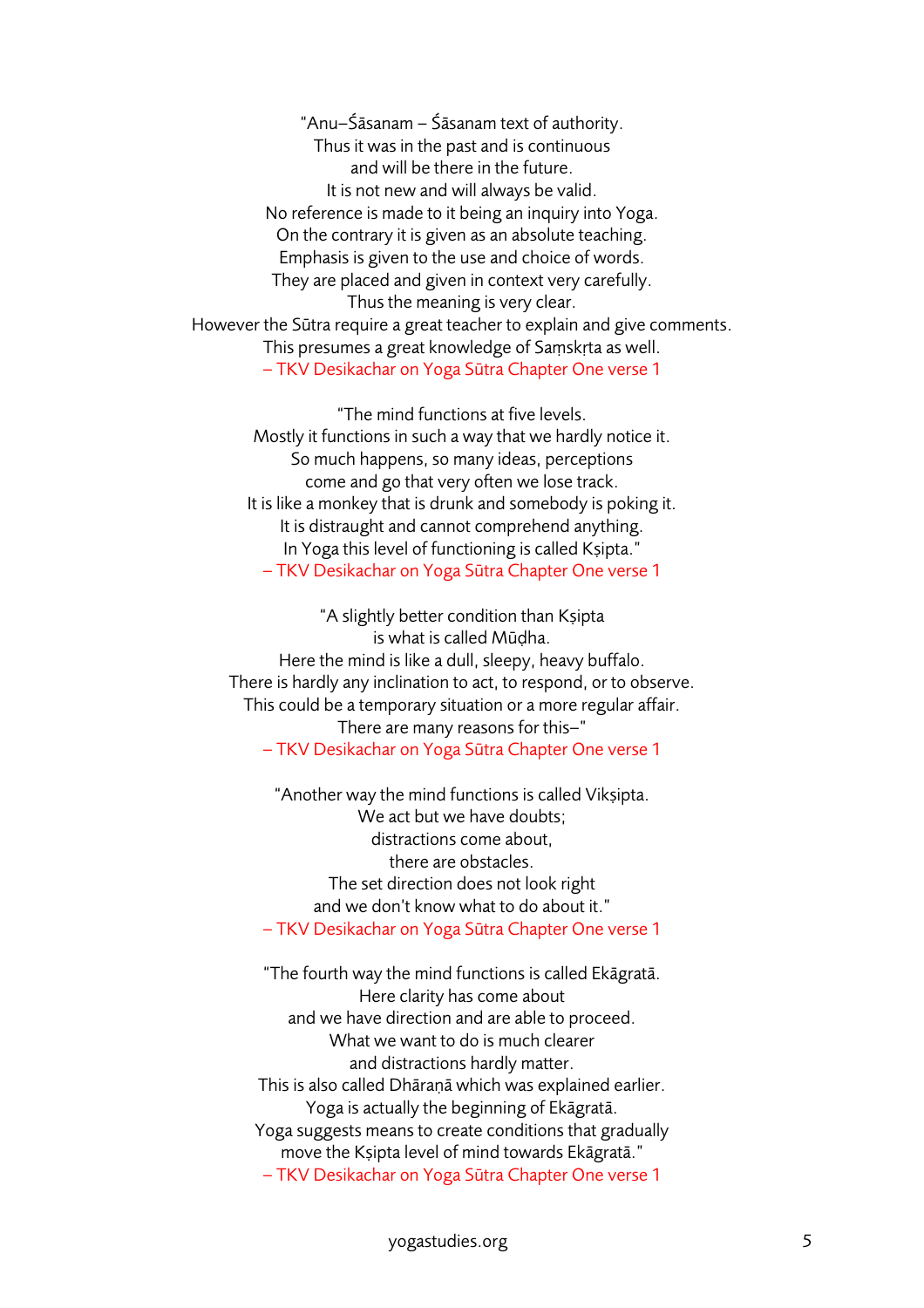"The word Nirodha also means "restraint". It is not by restraining the mind that it will move and become involved in a particular direction of choice. It is the other way round; that is, so strongly and intensely the mind has moved toward one area and has become absorbed in one area that there is no "infiltration". Therefore Nirodha meaning "restraint", is just an effect of Nirodha meaning "complete absorption"." – TKV Desikachar on Yoga Sūtra Chapter One verse 1

"What is Yoga? Yoga is Nirodha of the different activities and fluctuations of the mind, the leader of the senses. Nirodha is to completely cover. Thus this Sūtra implies the Nirodha of involvement of the mind in objects that distract from a chosen direction of contemplation." – T Krishnamacharya on Yoga Sūtra Chapter One verse 2

"Citta Vṛtti Nirodha, the state of mind in which no distractions arise from undesirable external stimuli and the individual is able to choose an object of focus, ideally Īśvara." – T Krishnamacharya on Yoga Sūtra Chapter One verse 2

"The ideal Dhyāna,

which becomes easier with practice, requires certain preparations to reduce the tendency of the mind to be distracted, either by being jumpy and agitated, or dull and inert. Chief among these preparations are proper diet and Prāṇāyāma." – T Krishnamacharya on Yoga Sūtra Chapter One verse 2

"Another term for Citta Vṛtti Nirodha is Dhyāna, the state of mind in which an individual focuses on, visualises and remains with Īśvara." – T Krishnamacharya on Yoga Sūtra Chapter One verse 2

"The Veda speak eloquently of the lotus in one's heart, where Īśvara resides. It is only when the mind is quiet, clear, and steady that we can reach into and visualise this most intimate part of ourselves. Yoga as a Saṃskāra leads to Yoga as a means to experience this. The experience of Dhyānam, in this ideal sense, eventually evolves into Samādhi – total absorption in Īśvara." – T Krishnamacharya on Yoga Sūtra Chapter One verse 2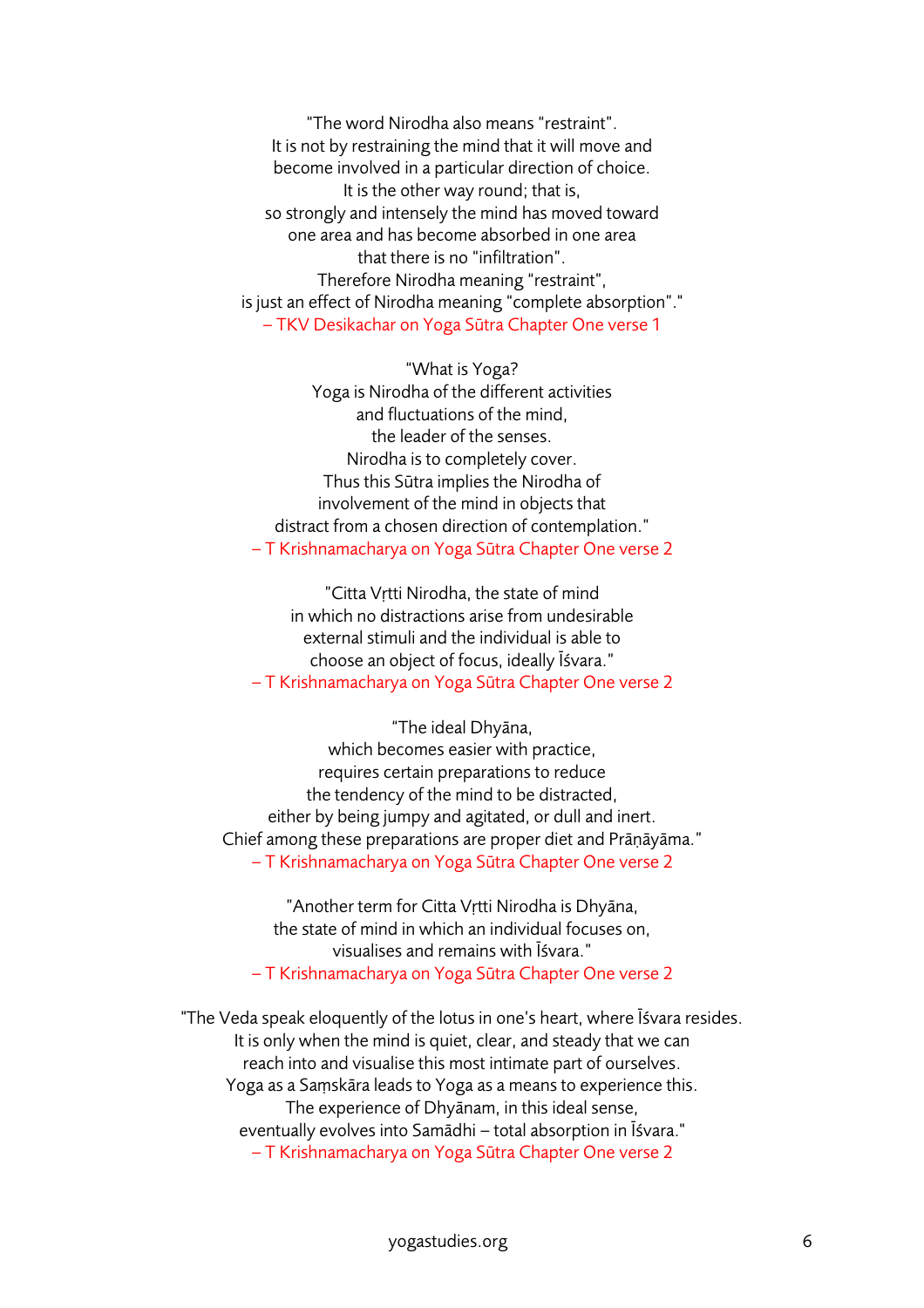"Who does not seek a situation where he is able to understand things clearly, discover new things, and remove or clear away wrong perceptions? If there is one thing that can be said about what happens in the state of Nirodha it is this: one sees and one knows." – TKV Desikachar on Yoga Sūtra Chapter One verse 2

"Yoga Sūtra Chapter One verse 2 is a Lakṣaṇa Sūtra in that it describes the characteristics of Yoga as Citta Vṛtti Nirodha." – TKV Desikachar on Yoga Sūtra Chapter One verse 2

"Yoga Sūtra Chapter One verse 2 is not Yoga Sarva Citta Vṛtti Nirodha. This is a relative Sūtra, which allows for a gradual evolution." – TKV Desikachar on Yoga Sūtra Chapter One verse 2

"Yoga has many meanings in the Bhagavad Gītā, Upaniṣat, Saṃskṛta Grammar, etc.

It is defined again in the Sūtra.

Yoga is the movement of the mind in one direction. It presumes:

- 1. There is something in each of us called mind.
- 2. This mind has many movements or activities.
- 3. It is possible to channelise these movements through certain actions.
	- 4. When we accept movement we accept time and space moving something from A to B. There are realities.
	- 5. In accepting Vṛtti we also accept the idea of an object.
	- 6. We can fix the mind so it confines itself to an object."
	- TKV Desikachar on Yoga Sūtra Chapter One verse 2

"Cit is always the same. Nirodha always refers to Citta. Thus Cit is a witness. What changes is only Citta." – TKV Desikachar on Yoga Sūtra Chapter One verse 2

"The mind is subject to change or Pariṇāma and as such can be channelised. Certain movements can be emphasised or de-emphasised." – TKV Desikachar on Yoga Sūtra Chapter One verse 2

"The mind is like a fluid, which can modify into different things. A sense of change. Thus restraining modifications is channelising." – TKV Desikachar on Yoga Sūtra Chapter One verse 2

yogastudies.org 7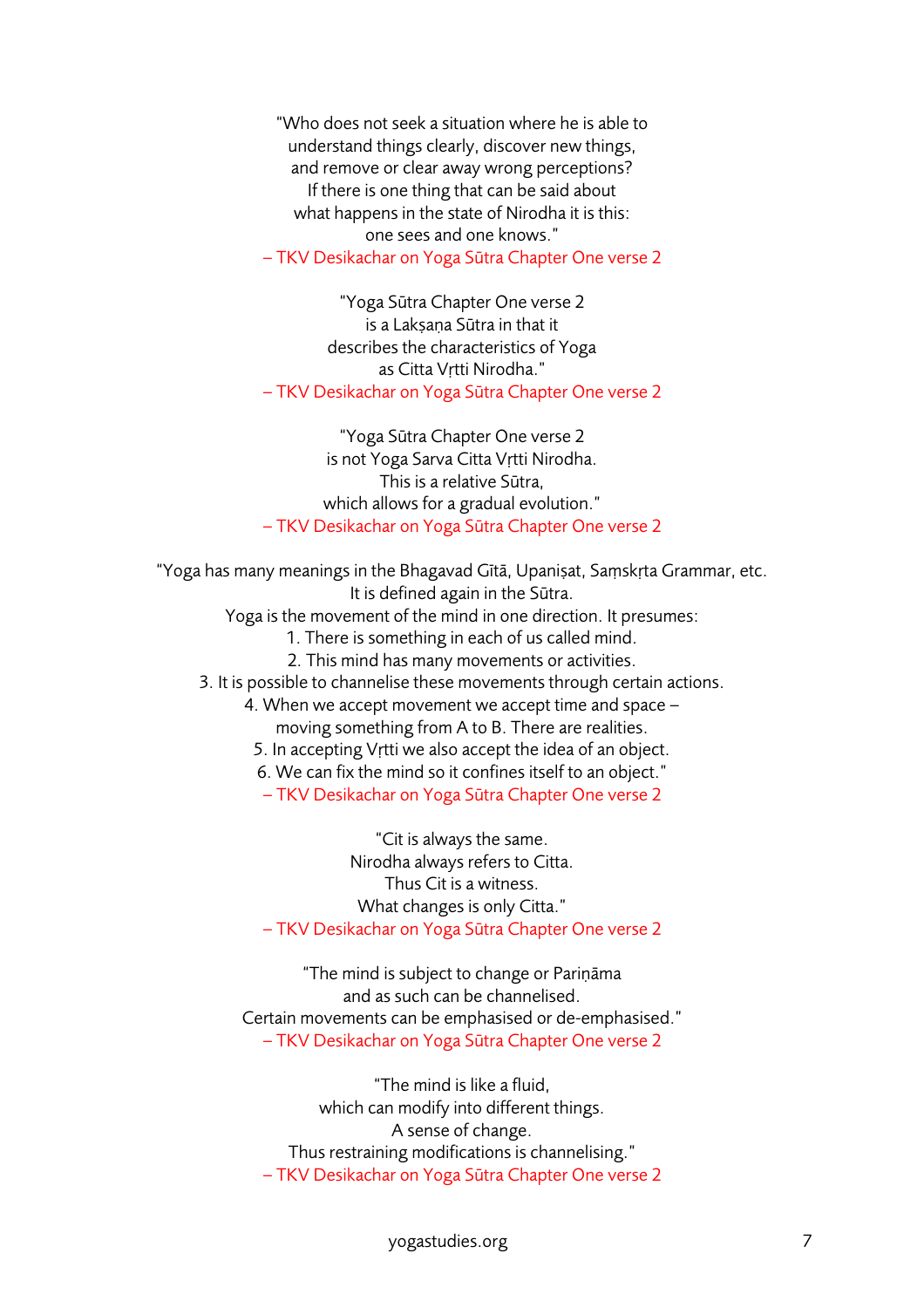"Yoga is stopping the mind from becoming involved, in activities that distract one from a chosen direction." – TKV Desikachar on Yoga Sūtra Chapter One verse 2

"Nirodha is a restraining of OTHER things, not a cessation of activity." – TKV Desikachar on Yoga Sūtra Chapter One verse 2

"Restraint is in the sense of if I am here I am not elsewhere." – TKV Desikachar on Yoga Sūtra Chapter One verse 2

"Yoga directs the mind to what is happening now." – TKV Desikachar on Yoga Sūtra Chapter One verse 2

"Right Yoga is a vine of pleasant fragrance. Wrong Yoga is a sharp pointed arrow – avoid it." – T Krishnamacharya on Yoga Sūtra Chapter One verse 3

"During such a moment, without distractions, the power of the source of perception, full of clarity and completeness, shines forth." – T Krishnamacharya on Yoga Sūtra Chapter One verse 3

"The Yoga Sūtra says so much about the mind, but little about the self. What can be shared can be expressed, what cannot be shared cannot be expressed." – TKV Desikachar on Yoga Sūtra Chapter One verse 3

"In the Yoga state we experience what is beyond the mind." – TKV Desikachar on Yoga Sūtra Chapter One verse 3

"When the mind is very clear, you get the message from deep inside." – TKV Desikachar on Yoga Sūtra Chapter One verse 3

"What is the nature of distraction?" - T Krishnamacharya on Yoga Sūtra Chapter One verse 4

"Working together with and directed by past impressions, the three Guna, Sattva, Rajas and Tamas determine whether the mind is calm, agitated or dull." - T Krishnamacharya on Yoga Sūtra Chapter One verse 4

yogastudies.org 8